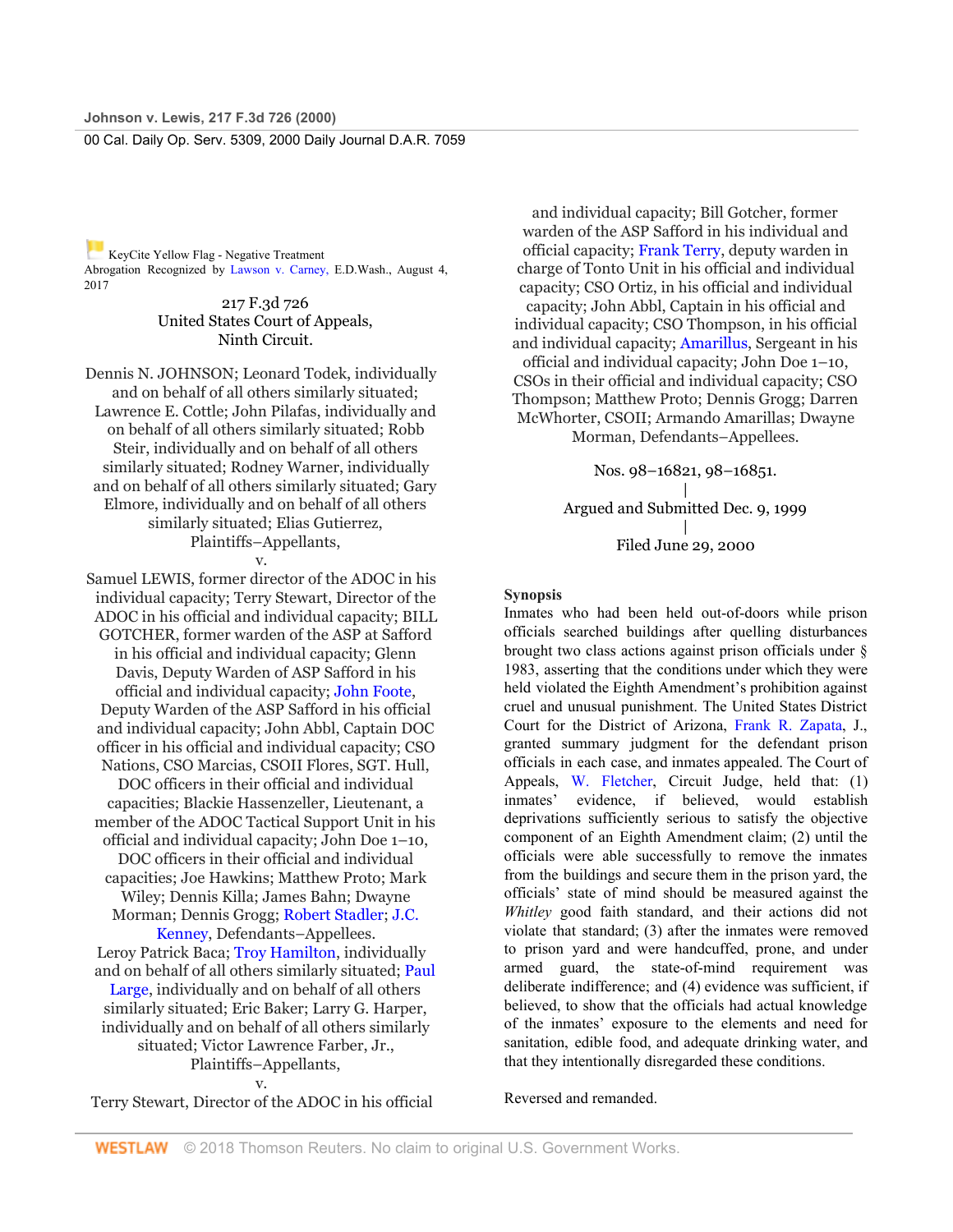Sneed, Circuit Judge, filed a dissenting opinion.

West Headnotes (11)

# <span id="page-1-0"></span>**[\[1\]](#page-5-0) Sentencing and Punishment** Conditions of Confinement

Where the conditions of confinement are challenged as cruel and unusual punishment, rather than the confinement itself, a **prisoner** must make two showings: first, the **prisoner** must make an objective showing that the deprivation was sufficiently serious to form the basis for an Eighth Amendment violation, and second, the **prisoner** must make a subjective showing that the prison official acted with a sufficiently culpable state of mind. U.S.C.A. Const.Amend. 8.

314 Cases that cite this headnote

### <span id="page-1-1"></span>**[\[2\]](#page-5-1) Sentencing and Punishment** Conditions of Confinement

Although the routine discomfort inherent in the prison setting is inadequate to satisfy the objective prong of an Eighth Amendment cruel and unusual punishment inquiry, those deprivations denying the minimal civilized measure of life's necessities are sufficiently grave to form the basis of an Eighth Amendment violation. U.S.C.A. Const.Amend. 8.

#### 370 Cases that cite this headnote

<span id="page-1-2"></span>**[\[3\]](#page-5-2) Sentencing and Punishment** Conditions of Confinement Prison officials have a duty to ensure that **prisoners** are provided adequate shelter, food, clothing, sanitation, medical care, and personal safety, and the circumstances, nature, and duration of a deprivation of these necessities must be considered in determining whether an Eighth Amendment violation has occurred; the more basic the need, the shorter the time it can be withheld. U.S.C.A. Const.Amend. 8.

905 Cases that cite this headnote

# <span id="page-1-3"></span>**[\[4\]](#page-6-0) Sentencing and Punishment Physical restraints**

Sworn deposition testimony and affidavits of prison inmates who had been held out-of-doors for four days while prison officials searched buildings after quelling disturbances, stating that they did not receive protection from the elements sufficient to ward off heat-related illnesses, that they received inedible food and inadequate drinking water, and that they did not receive adequate access to **toilets** to avoid soiling themselves, and were not allowed to clean themselves thereafter, if believed, would establish deprivations sufficiently serious to satisfy the objective component of an Eighth Amendment claim of cruel and unusual punishment. U.S.C.A. Const.Amend. 8.

112 Cases that cite this headnote

## <span id="page-1-4"></span>**[\[5\]](#page-6-1) Federal Civil Procedure** Civil rights cases in general

In § 1983 action by prison inmates who had been held out-of-doors for four days while prison officials searched buildings after quelling disturbances, there were disputed questions of material fact, precluding summary judgment, as to whether inmates suffered substantial deprivations of shelter, food, drinking water, and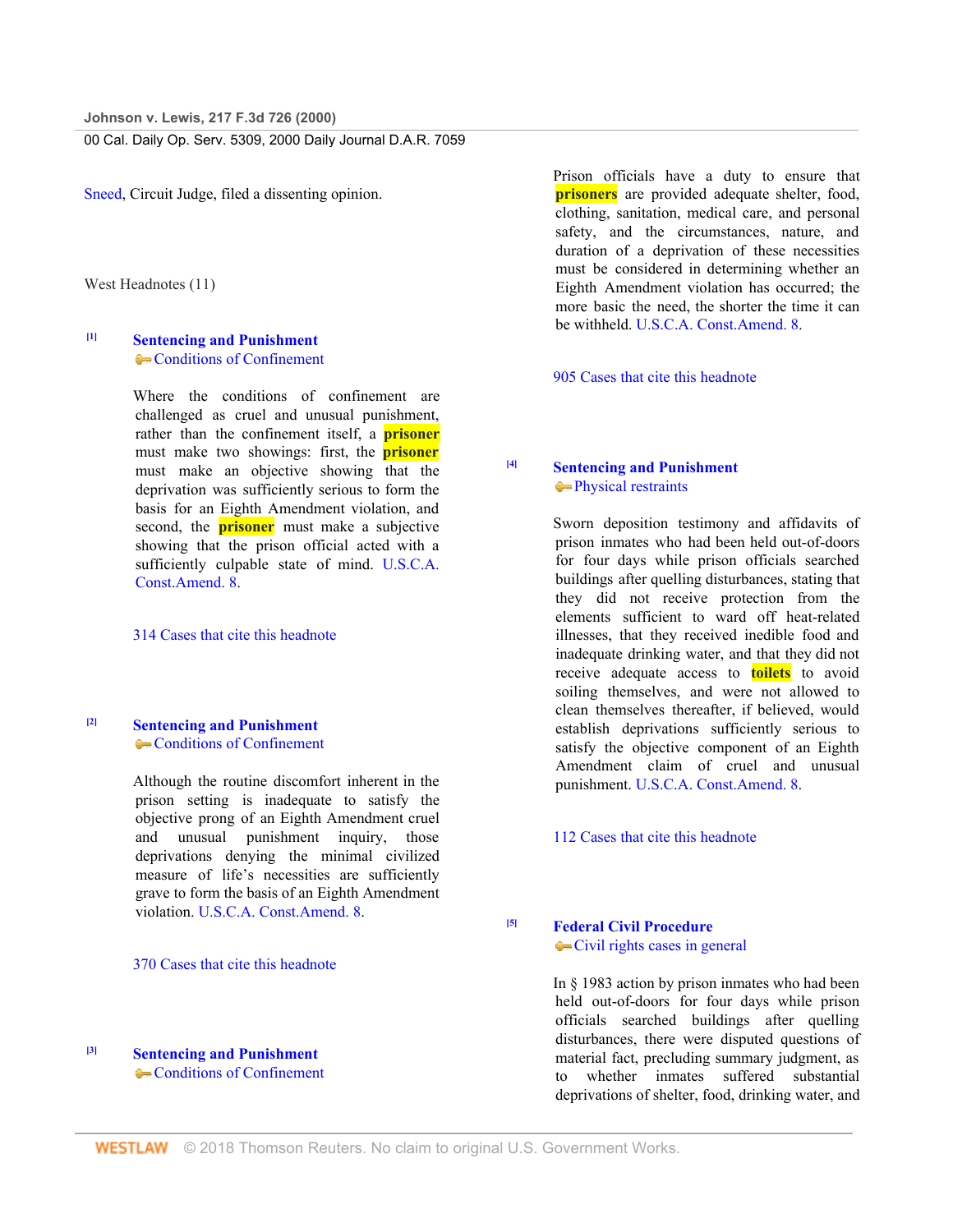sanitation, in violation of the Eighth Amendment, despite videotape showing that some of the inmates did receive food, drinking water, sunscreen, "misting," and access to **toilets**. U.S.C.A. Const.Amend. 8; 42 U.S.C.A. § 1983.

78 Cases that cite this headnote

## <span id="page-2-0"></span>**[\[6\]](#page-6-2) Sentencing and Punishment Physical restraints**

Evidence that prison inmates who were held out-of-doors for 17 hours while prison officials searched buildings after quelling disturbance were subjected to subfreezing temperatures and the lack of access to **toilets**, resulting in some **prisoners** wetting each other with urine, if believed, would allow a fact-finder to conclude that the inmates suffered a sufficiently serious deprivation to violate the Eighth Amendment, even though some **prisoners** were wearing jackets and gloves and **prisoners** were provided with blankets, where it was undisputed that the blankets were not distributed until the inmates had been lying motionless in the dirt in subfreezing temperatures for five to nine hours. U.S.C.A. Const.Amend. 8.

17 Cases that cite this headnote

### <span id="page-2-1"></span>**[\[7\]](#page-6-3) Sentencing and Punishment** • Intentional conduct

The state-of-mind requirement for an Eighth Amendment violation is not constant, but instead varies with the circumstances of the claim. U.S.C.A. Const.Amend. 8.

1 Cases that cite this headnote

### <span id="page-2-2"></span>**[\[8\]](#page-7-0) Sentencing and Punishment Physical restraints**

Under the exigent circumstances that prison officials faced during **riots** and until the officials were able successfully to remove the **prisoners** from the buildings and secure them in the prison yard, the prison officials' actions and accompanying state of mind should be measured against the *Whitley* good faith standard for an Eighth Amendment violation, and under that standard, their actions did not violate the Eighth Amendment because the officials were motivated by the sorts of penological and safety concerns which are committed to the discretion of prison officials and to which court gives considerable deference. U.S.C.A. Const.Amend. 8.

27 Cases that cite this headnote

# <span id="page-2-3"></span>**[\[9\]](#page-7-1) Sentencing and Punishment Physical restraints**

After inmates were removed to prison yard following **riots** and were handcuffed, prone, and under armed guard, the state-of-mind requirement that sufficed to show an Eighth Amendment violation was deliberate indifference, so that inmates had to show that the defendant officials had actual knowledge of the inmates' basic human needs and deliberately refused to meet those needs. U.S.C.A. Const.Amend. 8.

### 119 Cases that cite this headnote

<span id="page-2-4"></span>**[\[10\]](#page-7-2) Civil Rights**

Criminal law enforcement; prisons **Civil Rights** Criminal law enforcement; prisons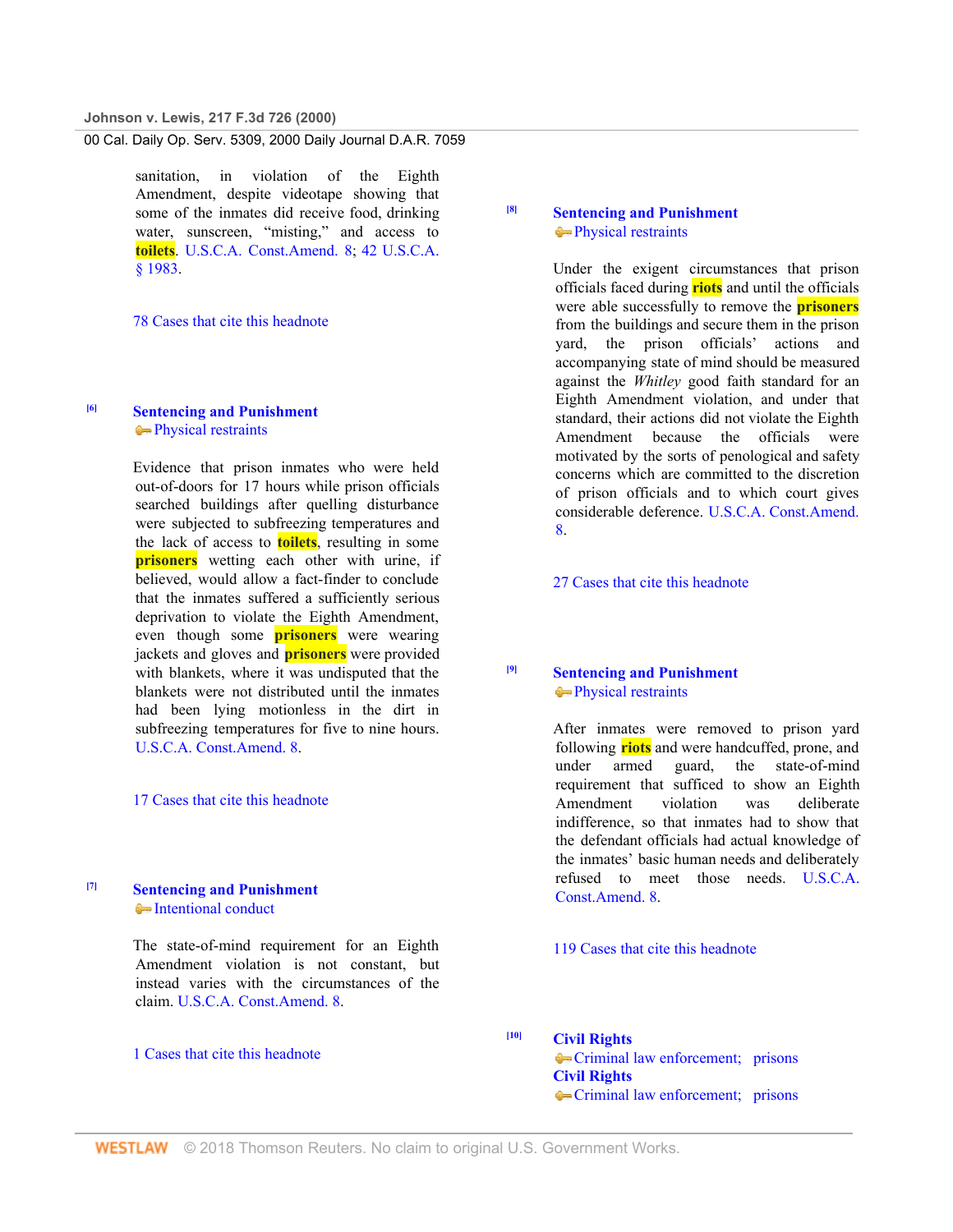Whether prison officials had actual knowledge of the inmates' basic human needs and deliberately refused to meet those needs, so as to violate the Eighth Amendment, is a question of fact subject to demonstration in the usual ways, including inference from circumstantial evidence. U.S.C.A. Const.Amend. 8.

28 Cases that cite this headnote

## <span id="page-3-0"></span>**[\[11\]](#page-8-0) Civil Rights**

Criminal law enforcement; prisons

Evidence in § 1983 action brought by prison inmates who had been held out-of-doors while prison officials searched buildings after quelling disturbances, for four days in the summer and 17 hours in the winter, was sufficient, if believed, to show that the defendant prison officials had actual knowledge of the inmates' exposure to the elements and need for sanitation, edible food, and adequate drinking water, and that they intentionally disregarded these conditions, in violation of the Eighth Amendment. U.S.C.A. Const.Amend. 8; 42 U.S.C.A. § 1983.

9 Cases that cite this headnote

#### **Attorneys and Law Firms**

**\*728** Paul Gattone, Southern Arizona People's Law Center, Tucson, Arizona, for the plaintiffs–appellants.

Bruce L. Skolnik, Assistant Attorney General, Tucson, Arizona, for the defendants–appellees.

Appeals from the United States District Court for the District of Arizona.

Before: SNEED, PREGERSON, and W. FLETCHER, Circuit Judges.

#### **Opinion**

Opinion by Judge W. FLETCHER; Dissent by Judge SNEED.

**\*729** W. FLETCHER, Circuit Judge:

These class actions arose from two disturbances in the Arizona State Prison in Safford, Arizona: one in August 1995 and the other in December of the same year. Although the district court resolved the cases separately, we consolidate them because they are factually similar and present identical legal issues. In each case, prison officials quelled the disturbance and then held all of the inmates in the affected unit out-of-doors while they investigated the incident and searched the prison buildings. The appellants, two classes of plaintiffs consisting of the inmates who were held outside, brought class actions against Arizona prison officials under 42 U.S.C. § 1983, asserting that the conditions under which they were held violated the Eighth Amendment's prohibition against cruel and unusual punishment. The district court granted summary judgment for the defendant prison officials in each case. We conclude that unresolved issues of fact preclude summary judgment in both cases. We therefore reverse and remand.

I

Because these cases were resolved at summary judgment, we relate the facts in the light most favorable to the **prisoners** as the non-moving parties. *See Holmes v. California Army Nat'l Guard,* 124 F.3d 1126, 1132 (9th Cir.1997).

On August 14, 1995, the Graham Unit of the Arizona State Prison in Safford, Arizona housed 638 inmates. One hundred of these **prisoners** lived in tents; the rest were housed in permanent dormitories. Dissatisfied with the conditions in the tents, some of the inmates began setting fire to the tents and nearby structures, throwing rocks and cans, and wielding other makeshift weapons shortly after 7:00 p.m.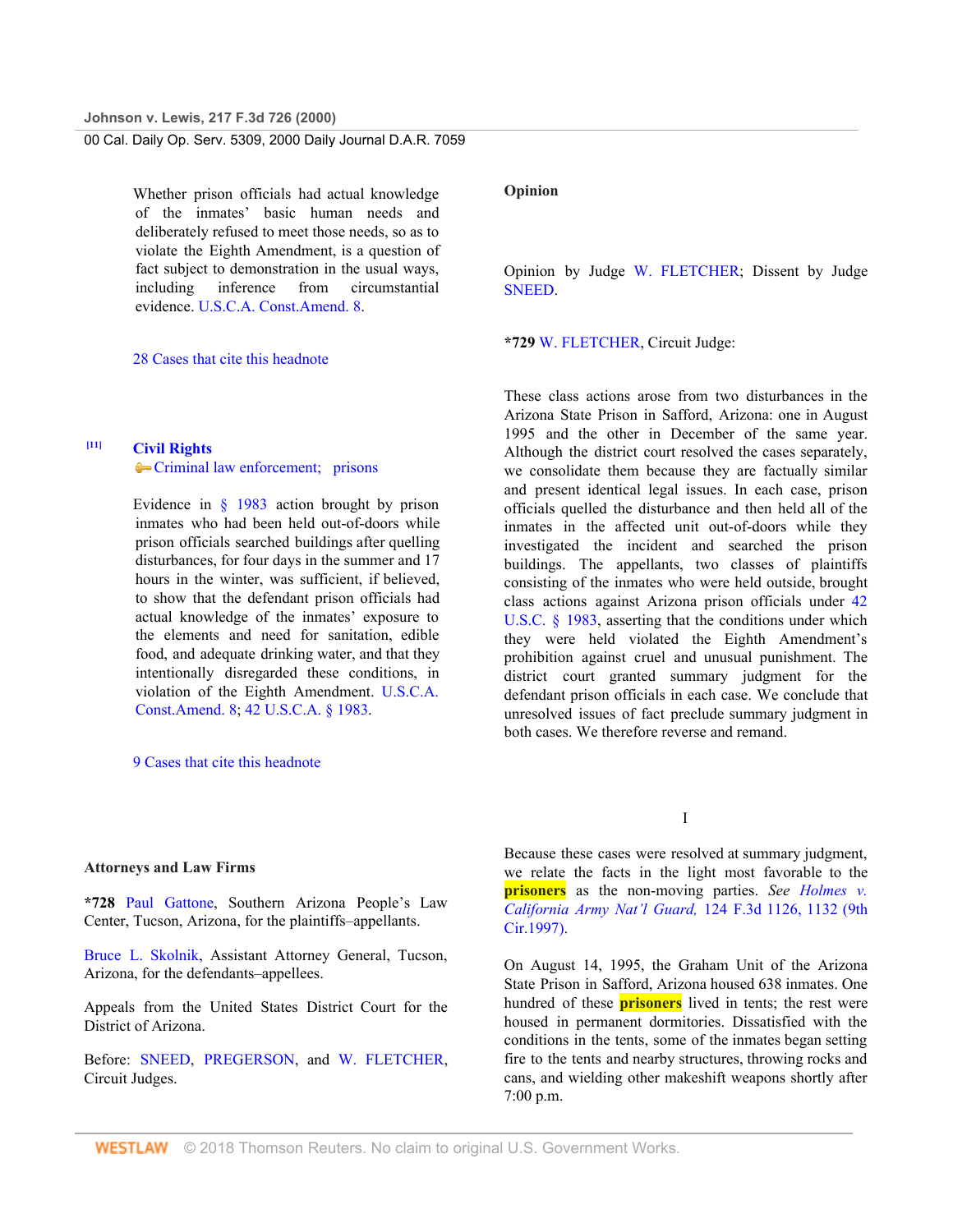The prison's Tactical Support Unit (TSU) responded to the disturbance. Officials used the public address system to order all non-participating inmates to assemble at a designated location, but only 21 inmates reported. The TSU entered the prison yard at 8:30 p.m. Over the next several hours, it was able to restore order and regain control of the facility using non-lethal weapons. By 11:15 p.m., the TSU had evacuated all of the remaining buildings, had accounted for each of the 638 inmates, and was holding them handcuffed, shackled, and lying face-down on the ground in a central location in the prison yard.

Prison officials continued to hold the inmates handcuffed and prone, though no longer shackled, in the prison yard while they conducted an investigation of the disturbance. Until the **riot** participants could be identified, officials considered holding the inmates in the easily secured prison yard to be the safest alternative. Placing inmates back inside the eight dormitories would have fragmented staff and allowed inmates access to objects, possibly including shanks, that could be used to cause injury. No single building was large enough to hold all of the inmates except the Multi–Purpose Building, which housed a basketball court and had only one entrance. Although this building would have provided shelter, prison officials considered it too dangerous to use under the circumstances because housing the entire inmate population in a space of that size would have created crowded conditions and thwarted their need to maintain complete physical control over the **prisoners** in the wake of the **riot**.

While the **prisoners** waited in the yard, eleven investigators worked around the clock to interview each inmate individually. Other officials conducted an exhaustive search of the entire unit, including all of the living spaces and each **prisoner's** personal locker, for weapons and other contraband. The investigation lasted four days.

During those four days, the **prisoners** in the yard were exposed to the elements. The weather was humid, and the peak afternoon temperatures ranged up to 94 **\*730** degrees, with nighttime lows around 70 degrees. Prison officials responded to the heat by "misting" the inmates with fire hoses. On the third day, officials distributed 36 bottles of sunscreen among the more than 600 inmates. Nonetheless, during one three-hour period on August 17, thirteen inmates required treatment for heat-related medical problems. The inmates were not provided with blankets or other coverings during the night. It rained during the night of August 16, but the inmates were given no means of shelter.

During some of the inmates' time in the yard, prison officials provided no **toilet** facilities. For the first night, inmates were not allowed to move from a prone position for any reason, even to relieve themselves. Sometime during the morning of August 15, two portable **toilets** were brought onto the yard. By then, some of the inmates had urinated or defecated into their clothing, which they would wear for the rest of the time in the yard. According to the inmates, the two portable **toilets** could not meet the demand of so many **prisoners** and were often unusable, despite periodic servicing. Sometime later on August 15, the situation improved when a few of the institution's indoor **toilet** facilities that had been damaged during the **riot** were repaired and made available to the inmates.

For each meal, the inmates received sack lunches consisting of bologna sandwiches, milk, and an orange, but, according to the plaintiffs' deposition testimony, these lunches were routinely left in the sun for several hours before they were distributed, spoiling the meat and making much of the meal inedible. The inmates also claim that they received no drinking water until well into the second day, and that their access to drinking water was restricted thereafter. At the conclusion of the four-day **riot** investigation, the inmates were returned to their living quarters, and normal prison conditions were reestablished.

Several months later, on the evening of December 28, 1995, another disturbance erupted in a different unit of the Safford prison. Shortly before 6:00 p.m., between 70 and 80 of the 369 inmates in the Tonto Unit began fighting, throwing rocks, and destroying property. Again the TSU was successfully deployed, and it quickly regained control of the Unit. At 8:00 p.m., the TSU began evacuating the buildings of inmates and bringing them outdoors to the ballfield, where they were made to lie on the ground in handcuffs and ankle restraints. By midnight, all 369 inmates were lying prone on the ground. As they had in the aftermath of the Graham Unit disturbance, prison officials left the **prisoners** outdoors while they searched the buildings and tried to identify those inmates who had participated in the **riot**. This time, the officials' investigation lasted 17 hours.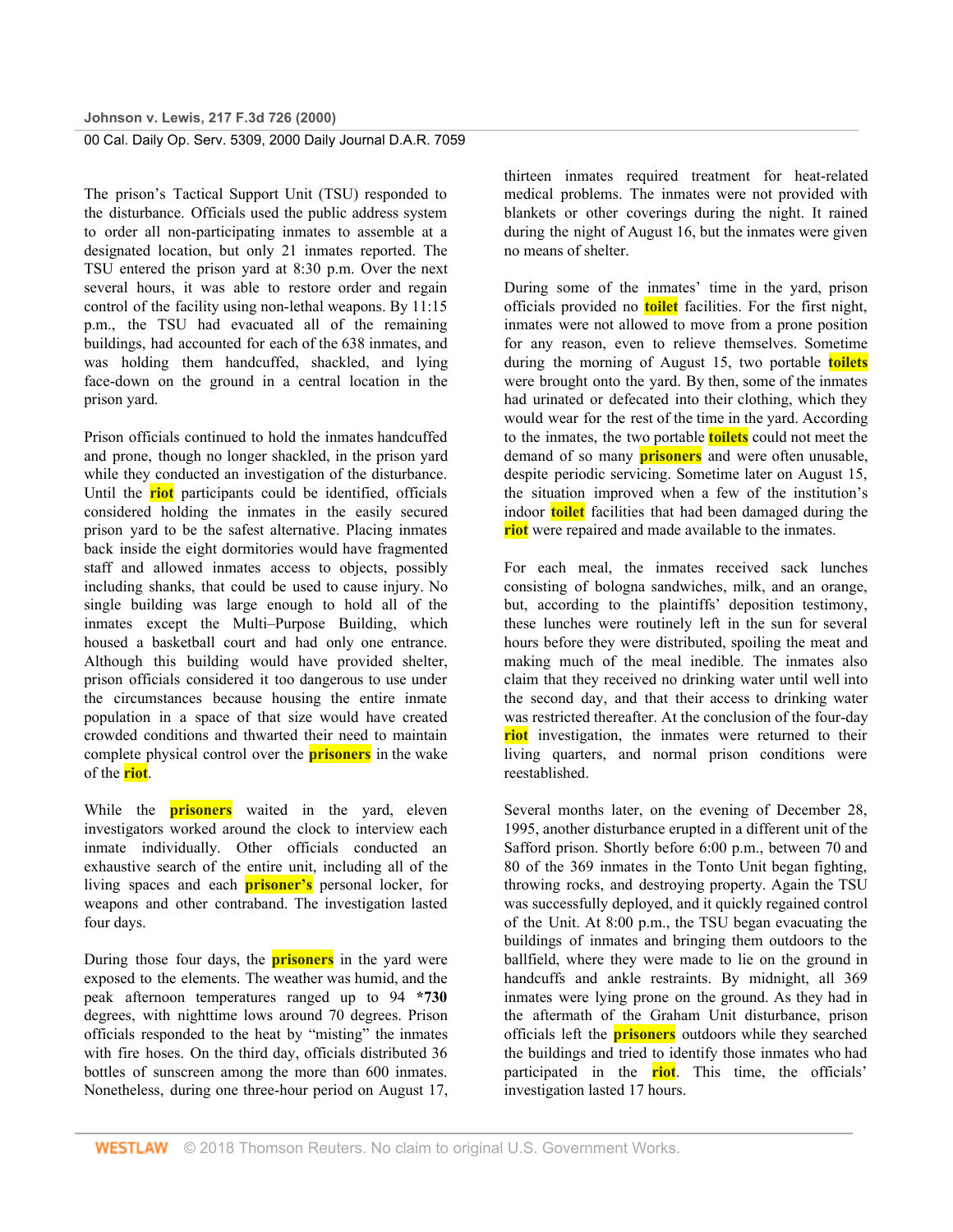During the hours the inmates spent outside, the temperature fell to 22 degrees. They were forced to lie on the ground in whatever clothing they had been wearing when the TSU cleared their buildings. When the inmates needed to urinate, the guards allowed them to get to their knees, crawl a few feet from where they lay, and relieve themselves on the ground. Because of their close proximity to each other, inmates sometimes urinated on their neighbors; even when they did not, the urine sometimes pooled and ran onto other inmates. At around 5:00 a.m., the guards briefly allowed the inmates to get to their feet to try to restore circulation and to relieve the pain and cramping they were experiencing in the cold. A few minutes later, the guards ordered the inmates to get back on the ground. When some of the **prisoners** refused, the guards forced compliance with tear gas, stinger balls, and knee knockers. Once the inmates were again on the ground, the guards assigned a few of them to enter the dormitories and get blankets for the rest.

By midday on December 29, the prison officials had concluded their investigation **\*731** and identified the instigators of the disturbance. Officials began returning the inmates to their dormitories around 1:00 p.m.

The 638 inmates incarcerated in the Graham Unit during the August 1995 **riot** and its aftermath filed a class action against Arizona prison officials in federal district court under 42 U.S.C. § 1983. Inmate Dennis Johnson is the lead plaintiff for the Graham Unit class. The 369 Tonto Unit inmates involved in the December 1995 incident filed a similar class action, for which inmate Leroy Baca is the lead plaintiff. Each complaint alleges that the defendant prison officials subjected the plaintiff class to unconstitutional conditions in the prison yard.

On August 26, 1998, the district court entered orders granting summary judgment for the defendants in each action. The district court concluded that, because prison officials had provided some food, drinking water, sanitation, medical care, and protection from the elements during the four days that the Graham Unit **prisoners** were held outdoors, the *Johnson* class had failed to provide evidence of sufficient harm to trigger the protections of the Eighth Amendment. Similarly, the court held that, because some of the Tonto Unit **prisoners** were dressed in jackets, hats, and gloves; because all of the inmates eventually received blankets; and because the inmates were subjected to cold temperatures for only one night,

the *Baca* class also had failed to demonstrate sufficient harm to violate the Eighth Amendment.

Timely appeals were taken. We have jurisdiction to review the judgments of the district court under 28 U.S.C. § 1291, and we reverse.

II

<span id="page-5-0"></span>**[\[1\]](#page-1-0)** The Eighth Amendment prohibits cruel and unusual punishment of a person convicted of a crime. U.S. Const. amend. VIII. The Amendment has not been restricted to cases challenging the length of a sentence or the nature of a punishment. Where the conditions of confinement are challenged rather than the confinement itself, a plaintiff must make two showings. First, the plaintiff must make an "objective" showing that the deprivation was "sufficiently serious" to form the basis for an Eighth Amendment violation. *Wilson v. Seiter,* 501 U.S. 294, 298, 111 S.Ct. 2321, 115 L.Ed.2d 271 (1991). Second, the plaintiff must make a "subjective" showing that the prison official acted "with a sufficiently culpable state of mind." *Id.* The district court in these cases did not reach the question of the second required showing because, in its view, the deprivations alleged by the plaintiff classes were not sufficiently serious to violate the Eighth Amendment.

<span id="page-5-2"></span><span id="page-5-1"></span>**[\[2\]](#page-1-1) [\[3\]](#page-1-2)** Although the routine discomfort inherent in the prison setting is inadequate to satisfy the objective prong of an Eighth Amendment inquiry, "those deprivations denying 'the minimal civilized measure of life's necessities' are sufficiently grave to form the basis of an Eighth Amendment violation." *Id.* (quoting *Rhodes v. Chapman,* 452 U.S. 337, 347, 101 S.Ct. 2392, 69 L.Ed.2d 59 (1981)). Prison officials have a duty to ensure that **prisoners** are provided adequate shelter, food, clothing, sanitation, medical care, and personal safety. *See Farmer v. Brennan,* 511 U.S. 825, 832, 114 S.Ct. 1970, 128 L.Ed.2d 811 (1994); *Keenan v. Hall,* 83 F.3d 1083, 1089 (9th Cir.1996); *Hoptowit v. Ray,* 682 F.2d 1237, 1246 (9th Cir.1982).

The circumstances, nature, and duration of a deprivation of these necessities must be considered in determining whether a constitutional violation has occurred. "The more basic the need, the shorter the time it can be withheld." *Hoptowit,* 682 F.2d at 1259; *see also Anderson v. County of Kern,* 45 F.3d 1310, 1314, *as amended,* 75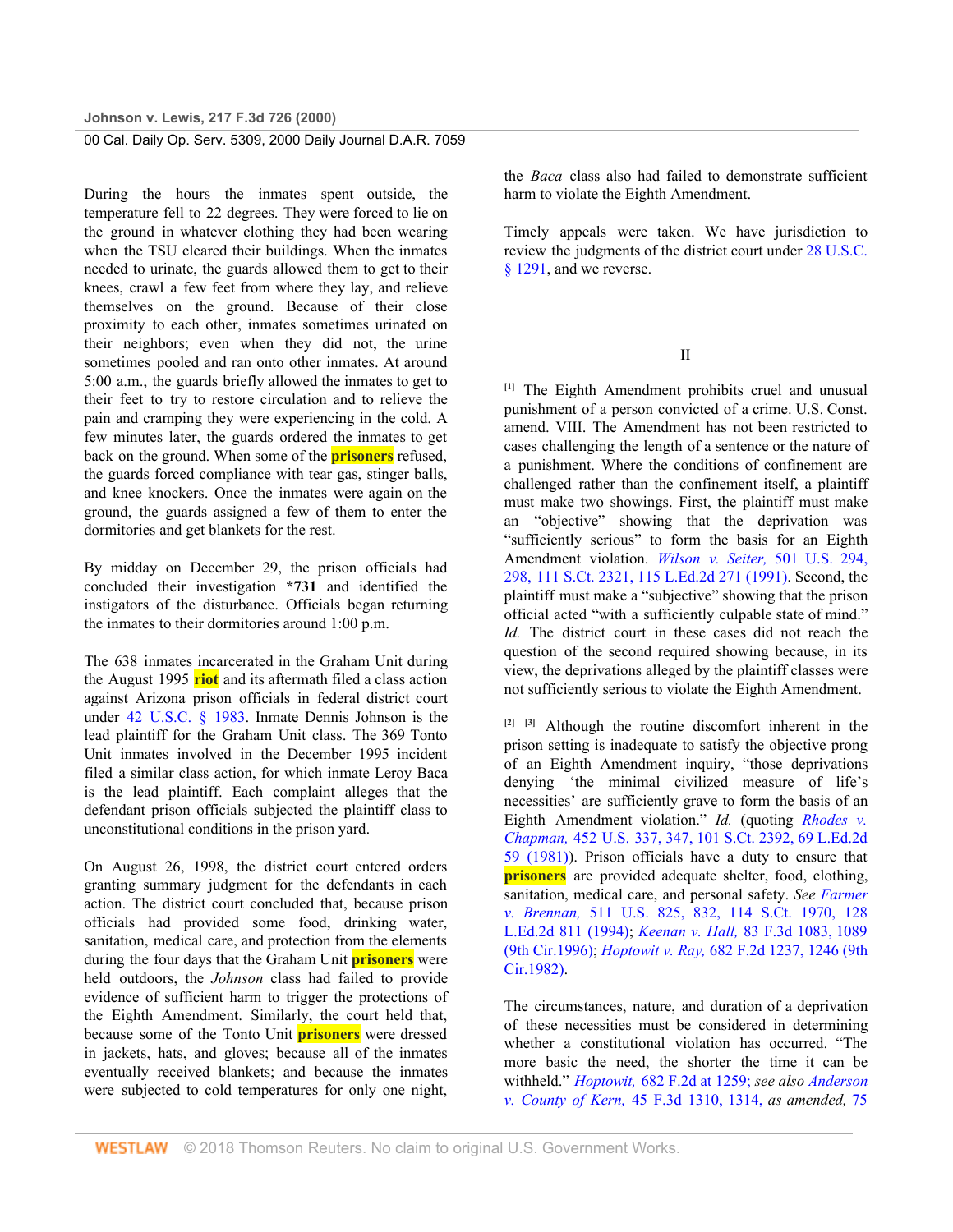F.3d 448 (9th Cir.1995) ("[A] lack of sanitation that is severe or prolonged can constitute an infliction of pain within the meaning of the Eighth Amendment."). **\*732** For example, the Eighth Circuit found that the Eighth Amendment had been violated where prison officials required inmates to remain outdoors in subfreezing temperatures for less than two hours, even though the inmates were provided with hip-length, lined denim coats and allowed to move freely. *See Gordon v. Faber,* 973 F.2d 686, 687 (8th Cir.1992). Similarly, we have suggested that depriving an inmate of a jacket could violate the Eighth Amendment under some weather conditions. *See Walker v. Sumner,* 14 F.3d 1415, 1421 (9th Cir.1994). More modest deprivations can also form the objective basis of a violation, but only if such deprivations are lengthy or ongoing. *See Keenan,* 83 F.3d at 1090–91.

The relatively brief amounts of time the members of the plaintiff classes spent in the prison yard in these cases preclude them from stating Eighth Amendment claims for minor deprivations. These plaintiffs, however, provide evidence of substantial deprivations of shelter, food, drinking water, and sanitation. This evidence, if believed, shows harm of sufficient magnitude to satisfy the objective prong of an Eighth Amendment violation.

<span id="page-6-1"></span><span id="page-6-0"></span>**[\[4\]](#page-1-3) [\[5\]](#page-1-4)** The *Johnson* plaintiffs provide sworn deposition testimony and affidavits that they did not receive protection from the elements sufficient to ward off heat-related illnesses. They testified that they received inedible food and inadequate drinking water for four days. They also testified that they did not receive adequate access to **toilets** to avoid soiling themselves, and they were not allowed to clean themselves thereafter. If believed, this evidence would establish deprivations sufficiently serious to satisfy the objective component of an Eighth Amendment claim.

The state has provided videotape evidence demonstrating that, repeatedly during the four days, some of the *Johnson* plaintiffs did receive food, drinking water, sunscreen, "misting," and access to **toilets**. This videotape evidence is important and may eventually be dispositive in favor of the state. At this stage of the litigation, however, it does not overcome the plaintiffs' evidence. Establishing that some needs of some plaintiffs were met at some times during the four days does not establish that the plaintiffs received adequate edible food and adequate amounts of drinking water, that the sunscreen or "misting" provided

sufficient protection from the sun and heat, or that the sanitation was adequate. Drawing all reasonable inferences from the evidence in favor of the non-moving parties, as we must, *see Wong v. Regents of the Univ. of Cal.,* 192 F.3d 807, 817 (9th Cir.1999), we conclude that the videotape falls short of negating the **prisoners**' claims. *See Nissan Fire & Marine Ins. Co., Ltd. v. Fritz Cos., Inc.,* 210 F.3d 1099, 1106 (9th Cir.2000). The actual conditions to which the *Johnson* plaintiffs were subjected on the prison yard are therefore disputed questions of material fact that cannot be resolved at summary judgment. *See* Fed.R.Civ.P. 56(c).

<span id="page-6-2"></span>**[\[6\]](#page-2-0)** The *Baca* plaintiffs also provide sufficient evidence of substantial deprivations of basic human needs to withstand summary judgment. They testify principally to exposure to subfreezing temperatures and the lack of access to **toilets**. As in *Johnson,* the state supplied a videotape of the inmates on the prison yard. The videotape shows some **prisoners** wearing jackets and gloves. Viewed in the light most favorable to the plaintiffs, however, the videotape establishes no more than that some, but not all, members of the plaintiff class were wearing winter clothing. The state also maintains that providing the **prisoners** with blankets in the early morning adequately protected them from the cold, but it is undisputed that the blankets were not distributed until the inmates had been lying motionless in the dirt in subfreezing temperatures for five to nine hours. The extent and adequacy of the protection the inmates received from the cold is therefore a disputed question of **\*733** fact. Moreover, although we have no doubt that **toilets** can be unavailable for some period of time without violating the Eighth Amendment, the plaintiffs in this case testify that the state imposed conditions inescapably resulting in **prisoners** wetting each other with urine. This evidence, if believed, would allow a fact-finder to conclude that the plaintiffs suffered a sufficiently serious deprivation to violate the Eighth Amendment.

## III

<span id="page-6-3"></span>**[\[7\]](#page-2-1)** In addition to a sufficiently serious objective harm, an Eighth Amendment violation requires a showing that the subjective state of mind of the prison officials was culpable. *See Wilson,* 501 U.S. at 298–99, 111 S.Ct. 2321. The state-of-mind requirement is not constant, but instead varies with the circumstances of the claim.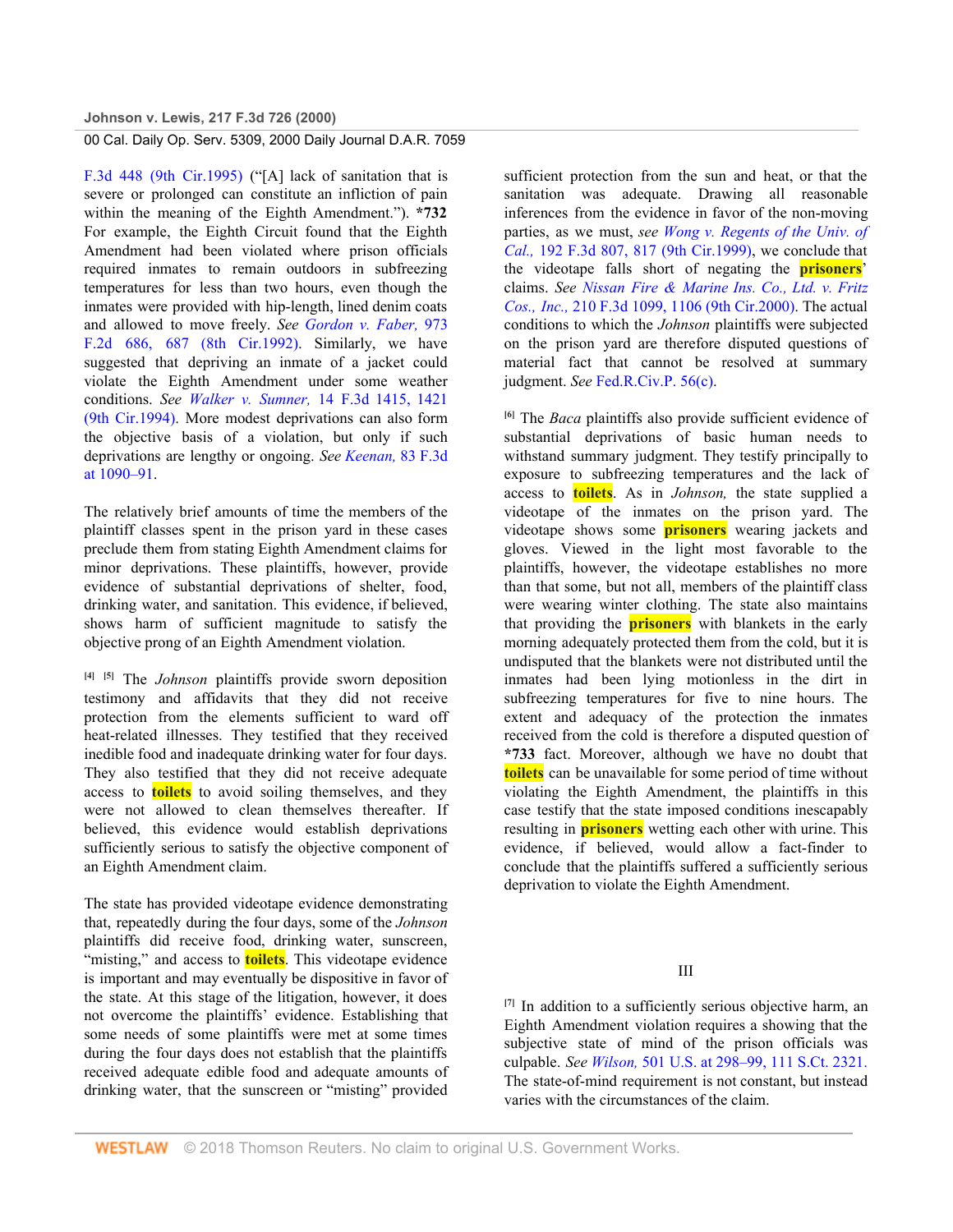In *Estelle v. Gamble,* 429 U.S. 97, 97 S.Ct. 285, 50 L.Ed.2d 251 (1976), the Supreme Court determined that "deliberate indifference" to **prisoners**' serious medical needs violates the Eighth Amendment. *Id.* at 105, 97 S.Ct. 285. The deliberate indifference standard requires the plaintiff to prove that "the official knows of and disregards an excessive risk to inmate health or safety...." *Farmer v. Brennan,* 511 U.S. 825, 837, 114 S.Ct. 1970, 128 L.Ed.2d 811 (1994).

Ten years later, when confronted with materially different circumstances, the Court departed from the "deliberate indifference" standard it had established in *Estelle.* In *Whitley v. Albers,* 475 U.S. 312, 106 S.Ct. 1078, 89 L.Ed.2d 251 (1986), the Court refused to find a violation of the Eighth Amendment where prison officials had shot an inmate while they tried to rescue a guard held hostage during a **riot**, despite the fact that prison officials had clearly shown deliberate indifference to that inmate's safety. Explaining that the state-of-mind requirement is context-dependent, the Court held:

Where a prison security measure is undertaken to resolve a disturbance, such as occurred in this case, that indisputably poses significant risks to the safety of inmates and prison staff, we think the question whether the measure taken inflicted unnecessary and wanton pain and suffering ultimately turns on whether the force was applied in a good faith effort to maintain or restore discipline or maliciously and sadistically for the very purpose of causing harm.

*Id.* at 320–21, 106 S.Ct. 1078 (internal citations omitted). In emergency circumstances, such as those that exist during a prison uprising, where prison officials must weigh the competing institutional interests of ensuring the safety of staff, visitors, and inmates, and where life-and-death decisions must be made quickly, the Court found that the deliberate indifference standard does not "adequately capture the importance of such competing obligations, or convey the appropriate hesitancy to critique in hindsight decisions necessarily made in haste, under pressure, and frequently without the luxury of a second chance." *Id.* at 320, 106 S.Ct. 1078.

In contrast, where inmates challenge the conditions of confinement, the Court has applied the deliberate indifference standard rather than the heightened *Whitley* standard. *See Wilson,* 501 U.S. at 303, 111 S.Ct. 2321. The Court in *Wilson* reasoned that the emergency circumstances facing prison officials while quelling a disturbance would, as a general matter, be absent when officials decided such matters as what sort of food to supply, the temperature at which to keep the prison cells, and the kind of clothing to issue. *See id.*

In the cases now before us, the district court did not resolve the question of the prison officials' mental state because it incorrectly held that the **prisoners** could not prove a sufficiently serious objective harm. But the district court did explain its view, in reliance on *Whitley,* "that a heightened standard of deference applies to the post-**riot** actions taken by the prison officials immediately after the **riot**, although **\*734** it may be less than the standard applied in the face of immediately exigent circumstances."

<span id="page-7-0"></span>**[\[8\]](#page-2-2)** In our view, the exigent circumstances the prison officials faced during the **riots** persisted until the officials were able successfully to remove the **prisoners** from the buildings and secure them in the prison yard. The prison officials' actions and accompanying state of mind should therefore be measured against the *Whitley* standard for an Eighth Amendment violation until that point. Under the *Whitley* standard, those actions did not violate the Eighth Amendment because the officials were motivated by the sorts of penological and safety concerns which are committed to the discretion of prison officials and to which we give considerable deference.

<span id="page-7-1"></span>**[\[9\]](#page-2-3)** When the inmates were in the yard, however, they were handcuffed, prone, and under armed guard. In these circumstances, the inmates presented no further danger to prison staff, the public, or each other, and prison officials were no longer required to make split-second, life-and-death decisions. Once the inmates were thus secured in the yard, the state-of-mind requirement that sufficed to show an Eighth Amendment violation was deliberate indifference.

<span id="page-7-2"></span>**[\[10\]](#page-2-4)** In *Farmer,* the Supreme Court held that to act with deliberate indifference, an official must have actual knowledge of an excessive risk to inmate health or safety and must deliberately disregard that risk. *See* 511 U.S. at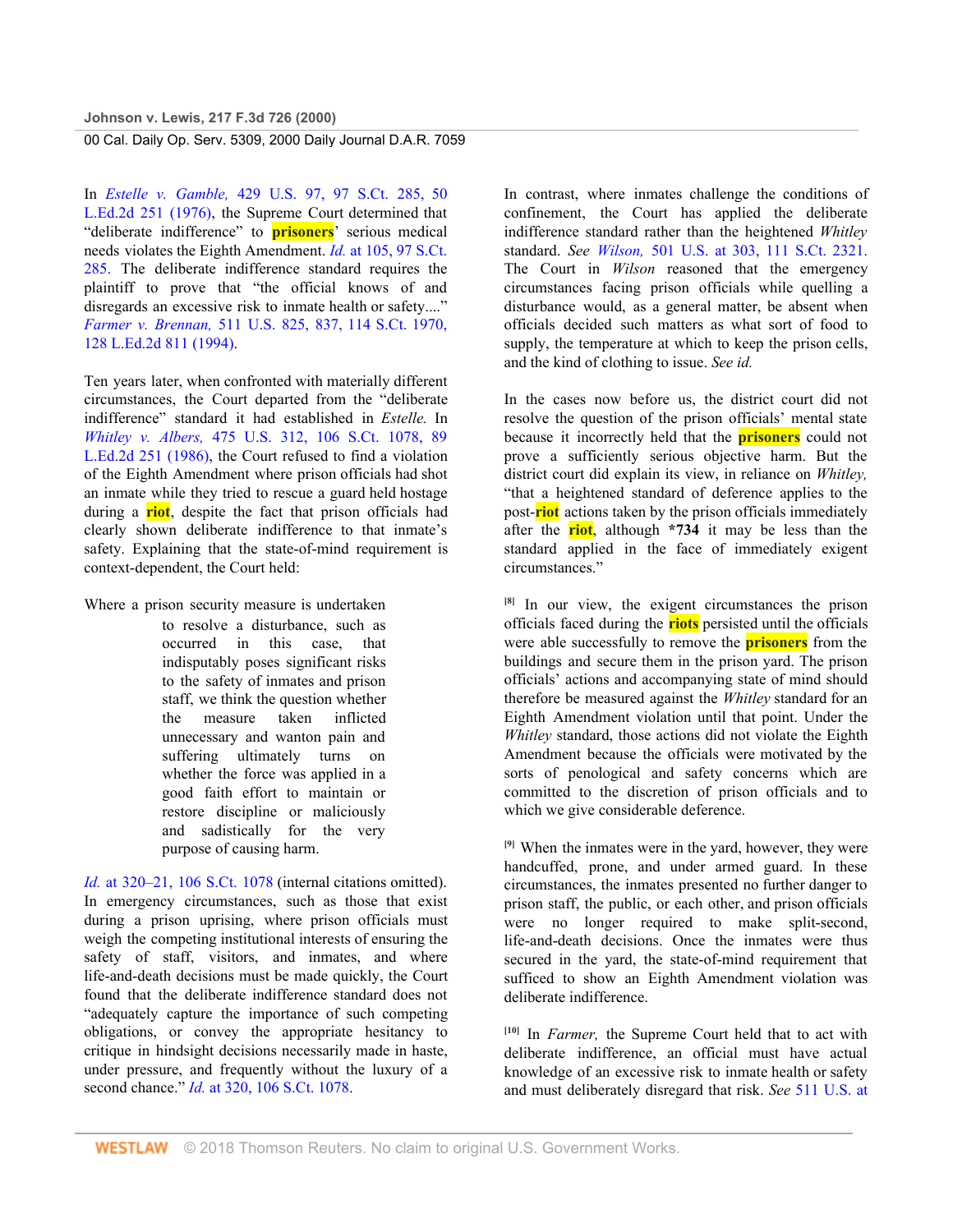837, 114 S.Ct. 1970. In these cases, the plaintiffs must show that the defendant officials had actual knowledge of the plaintiffs' basic human needs and deliberately refused to meet those needs. Whether an official possessed such knowledge "is a question of fact subject to demonstration in the usual ways, including inference from circumstantial evidence ...." *Id.* at 842, 114 S.Ct. 1970.

<span id="page-8-0"></span>**[\[11\]](#page-3-0)** In the cases before us, a fact-finder could conclude, based on the evidence presented by the plaintiffs seen in its most favorable light, that the defendant prison officials had actual knowledge of the inmates' exposure to the elements and need for sanitation, edible food, and adequate drinking water, and that they intentionally disregarded these conditions. In the *Johnson* case, inmate Johnson testified in his deposition that he heard defendant Sam Lewis, the Director of the Department of Corrections, say, "Keep them down for four days at least." He also heard guards saying "Let's keep them down, let's hurt them." In his deposition, then-Deputy Warden Glen Davis admitted that officials determined on the night of the **riot**—before they could know how long the investigation would take—to keep the inmates outdoors for at least three days. Davis also wrote a post-incident report in which he noted that the inmates now "have a clear understanding from this incident that type of behavior will not be tolerated. Life was not good for these inmates. They are now clear on who is administering the Institution, the consequences forthcoming from their actions and the absolute power of our Tactical Support Units." From this evidence, a finder of fact could conclude that the defendants deliberately ignored, perhaps even intentionally imposed, the sorts of conditions the *Johnson* plaintiffs claim to have experienced during their four days in the prison yard.

The *Baca* plaintiffs present similar evidence. Inmate Victor Farber provides an affidavit in which he relates that the inmates were so cold by the time of the renewed disturbance at 5:00 a.m. that some of them asked to be shot, and "Officer Ortiz laughed at the inmates [and] said, 'If we shoot you with these guns you wont [sic] get to go to the hospital—you'll just lay there in pain.' " Inmate Larry Harper relates hearing a guard say that "he thought we deserved the treatment we received, if a few people cause a disturbance everyone will suffer, that he received a lot of overtime and that we should have been left out there for two weeks." **\*735** Inmate Baca testifies that Deputy Warden Terry threatened to keep the inmates outside for seven days if there were any more disturbances. Inmate Large testified in his deposition that he remembered a guard telling him that the **prisoners** "could go to the bathroom in [their] pants and [they] could freeze."

### IV

The Eighth Amendment does not tolerate prison officials' deliberate indifference, in the absence of exigent circumstances, to substantial deprivations of adequate shelter, food, drinking water, and sanitation. Because the plaintiff classes present evidence that, if believed by a fact-finder, would demonstrate that the defendant prison officials deliberately failed to rectify severe deprivations of basic human necessities of which they had actual knowledge, summary judgment for defendants was improperly granted.

We **REVERSE** and **REMAND** these cases for further proceedings consistent with this opinion.

### SNEED, Circuit Judge, Dissenting:

"[O]nly the unnecessary and wanton infliction of pain ... constitutes cruel and unusual punishment forbidden by the Eighth Amendment." *Whitley v. Albers,* 475 U.S. 312, 319, 106 S.Ct. 1078, 89 L.Ed.2d 251 (1986). In these cases, the deprivations of shelter were necessary and the alleged deprivations of adequate food, water and sanitation were not wanton. I therefore dissent.

#### **Shelter**

It is well-settled that "[p]rison officials should be accorded wide-ranging deference in the adoption and execution of policies and practices that *in their judgment* are needed to preserve internal order and discipline to maintain institutional security." *Whitley,* 475 U.S. at 322, 106 S.Ct. 1078 (citing *Bell v. Wolfish,* 441 U.S. 520, 547, 99 S.Ct. 1861, 60 L.Ed.2d 447 (1979)) (emphasis added). Indeed, we have held that "prison officials have a *right and a duty* to take the necessary steps to reestablish order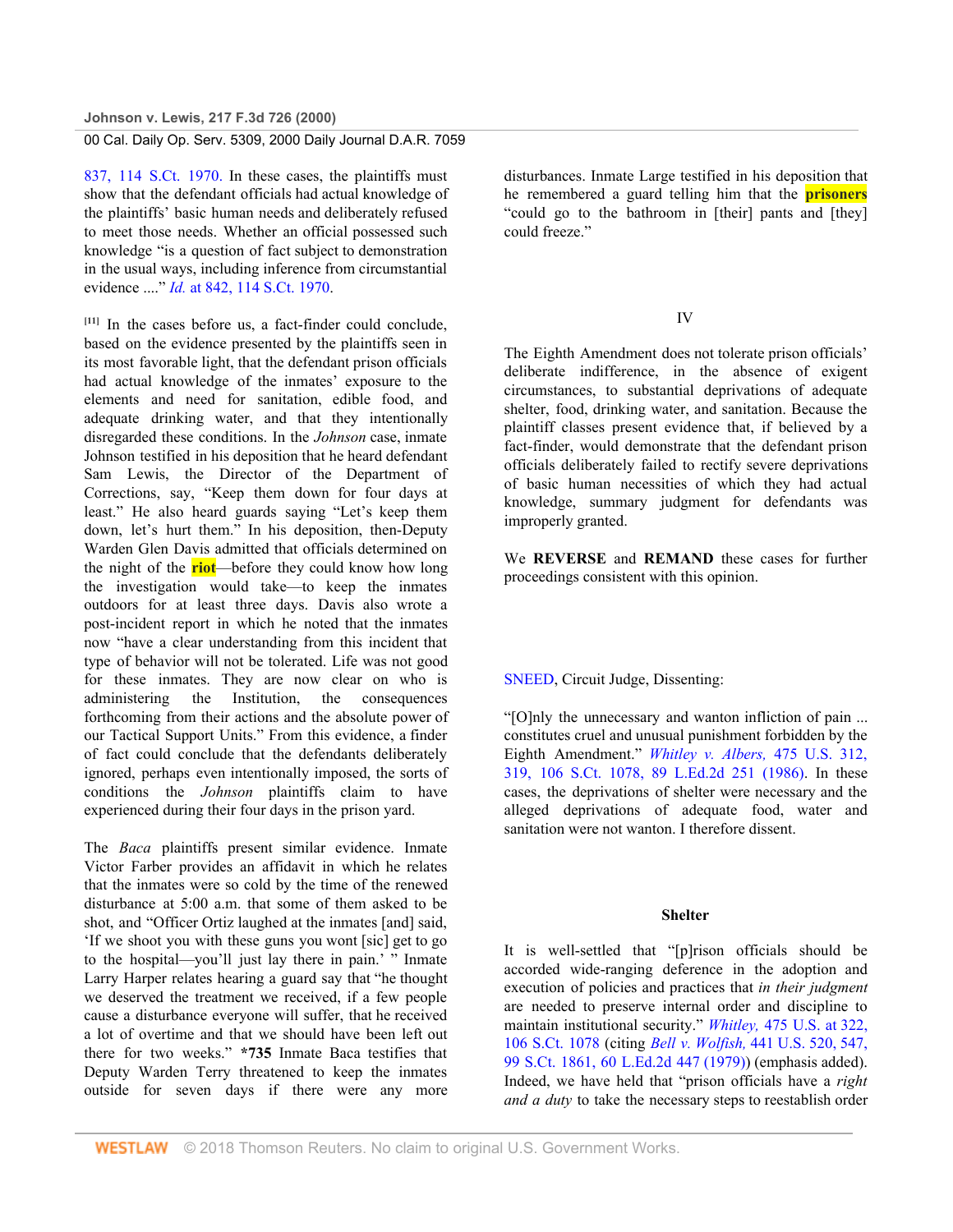in a prison when such order is lost." *Hoptowit v. Ray,* 682 F.2d 1237, 1259 (9th Cir.1982) (emphasis added). The deference accorded to prison officials "extends to a prison security measure taken in response to an actual confrontation with riotous inmates, just as it does to prophylactic or preventive measures intended to reduce the incidence of these or any other breaches of prison discipline." *Whitley,* 475 U.S. at 322, 106 S.Ct. 1078. "It does not insulate from review actions taken in bad faith and for no legitimate purpose, but it requires that neither judge nor jury freely substitute their judgment for that of officials who have made a considered choice." *Id.*

The prison officials made considered choices that penological and safety concerns mandated that inmates be kept outdoors during the investigations of the **riots**. The decisions were necessary steps to reestablish order in the prisons where order had been lost. The **prisoners** in both of these cases **rioted** and caused significant damage to the prison facilities. In *Johnson,* the rioters set fires to their own dwellings, including tents and dormitories, and various buildings that housed offices and other facilities, including records, mail and property, security, programs, education, the law library, and the church. The tents and buildings were destroyed in their entirety. In all, the **rioting** inmates destroyed State property worth over one million dollars. Similarly in *Baca,* a group of 70–80 inmates engaged in widespread fighting, throwing rocks, and breaking fire extinguishers and windows.

In both cases, the prison officials believed it necessary to keep the inmates together until the **riot** participants could be segregated from the non-participants. The officials properly chose to keep the inmates outdoors in a large unobstructed field. No safe indoor facilities were available; the ability of **prisoners** to obtain **\*736** potential weapons was greatly reduced; and it enabled the officers to guard the inmates from a safe distance. These objectives were neither illegitimate nor does the evidence suggest that their decisions were made in bad faith. Therefore, these decisions are entitled to extensive deference. We should not at this distance freely substitute our judgment for theirs.

Our deference of course has limits. A line must be drawn somewhere. For example, bad faith might be presumed in the absence of extraordinary circumstances if prison officials asserted that inmates needed to be maintained in this position for months. Four days, however, is relatively brief and not an unreasonable length of time to restore

order to a prison following a **riot**. *Cf. Hoptowit,* 682 F.2d at 1259 (lockdown after **riot** lasted at least three weeks). Thus, in these cases, the deprivations of shelter were for reasonable periods of time, during which the prison officials made considered choices consistent with sound penological and safety concerns.

#### **Food, Water and Sanitation**

The alleged deprivation of adequate food, water and shelter was not wanton. Whether conduct can be characterized as " 'wanton' depends upon the constraints facing the official." *Wilson v. Seiter,* 501 U.S. 294, 303, 111 S.Ct. 2321, 115 L.Ed.2d 271 (1991). The general rule is that a prison official acts wantonly with respect to supplying inadequate food, water and shelter if he has actual knowledge of an excessive risk to inmate health or safety and deliberately disregards that risk. *See Farmer v. Brennan,* 511 U.S. 825, 837, 114 S.Ct. 1970, 128 L.Ed.2d 811 (1994) (articulating the "deliberate indifference" standard). There is an "emergency exception" to the general rule that applies to these cases. It provides that when prison officials are confronted with constraints "materially different" than those they generally face, wantonness consists of acting "maliciously and sadistically for the very purpose of causing harm." *Wilson,* 501 U.S. at 302–03, 111 S.Ct. 2321. Here, during the time that the inmates were being held outdoors the prison officials were faced with constraints "materially different" than those they generally face. The proper inquiry, therefore, is whether the alleged deprivations were done maliciously and sadistically for the very purpose of causing harm. They were not.

The exhaustive videotape evidence shows that, despite the unusual situation confronting the prison officials, they attempted to provide the inmates with adequate food, water and sanitation during the entire time the inmates were being held outside. For example, two portable **toilets** were brought into the yard the morning after the **riots** in *Johnson.* The complaint alleges that this was too late because some inmates had already urinated or defecated into their clothing by that time. The officials were quite aware that it was necessary to acquire portable **toilets** that evening and were able to get them on-site the very next day. They did not act maliciously and sadistically for the very purpose of causing harm. Rather, because of the **rioting**, they were reacting to a situation materially